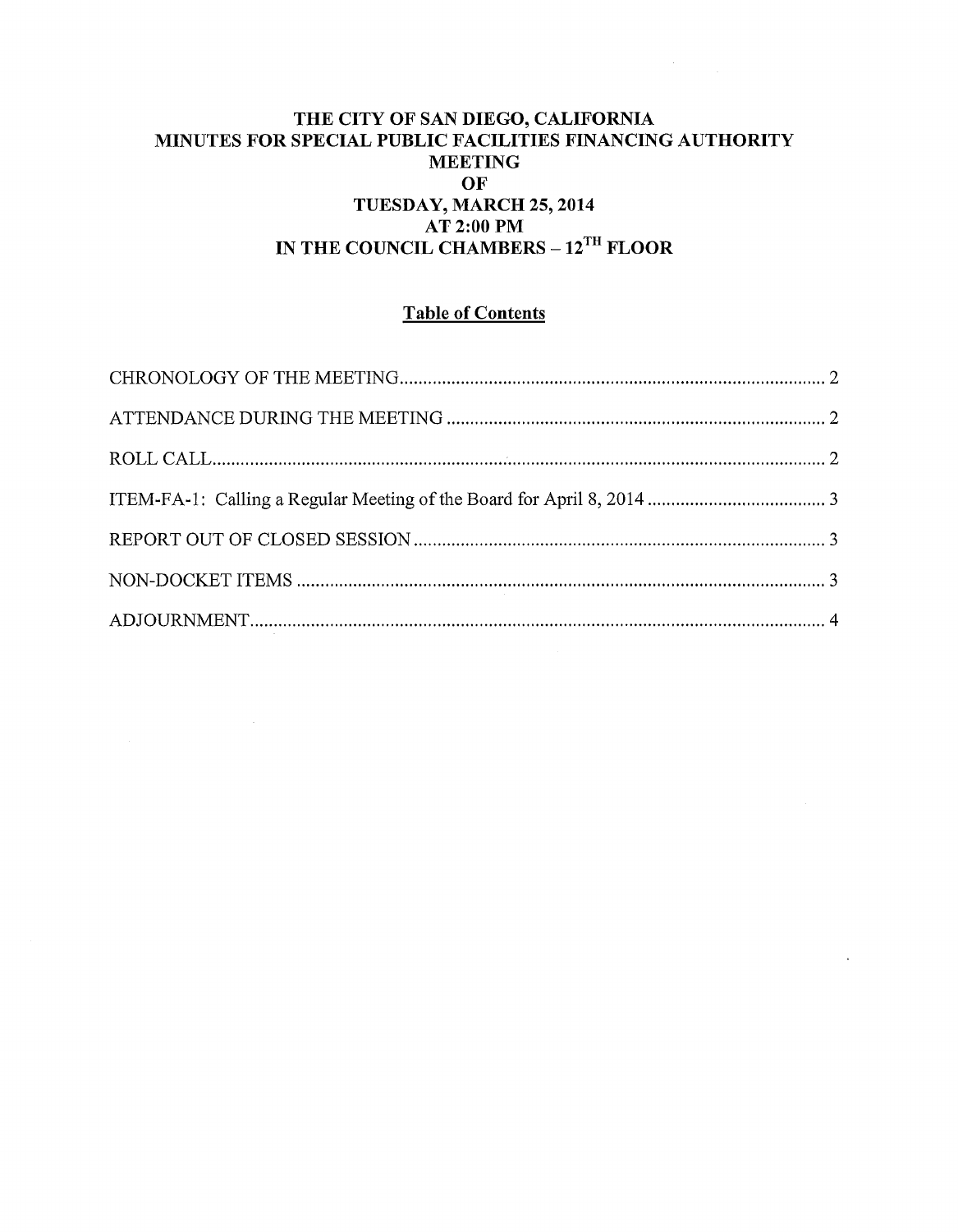### CHRONOLOGY OF THE MEETING:

The meeting was called to order by Council President Gloria at 2:06 p.m. The meeting was adjourned by Council President Gloria at 2:07 p.m.

# ATTENDANCE DURING THE MEETING:

# PRESENT:

CD-1 Council President Pro Tem Sherri Lightner CD-3 Council President Todd Gloria CD-4 Councilmember Myrtle Cole CD-5 Councilmember Mark Kersey CD-6 Councilmember Lorie Zapf CD-7 Councilmember Scott Sherman

ABSENT: CD-8 Councilmember David Alvarez CD-9 Councilmember Marti Emerald

VACANT: District 2

CITY CLERK: Maland (gs)

ROLLCALL:

(1) Council President Pro Tem Lightner-present

(2) Vacant

- (3) Council President Gloria-present
- ( 4) Councilmember Cole-present
- (5) Councilmember Kersey-present
- (6) Councilmember Zapf-present
- (7) Councilmember Sherman-present
- (8) Councilmember Alvarez-not present
- (9) Councilmember Emerald-not present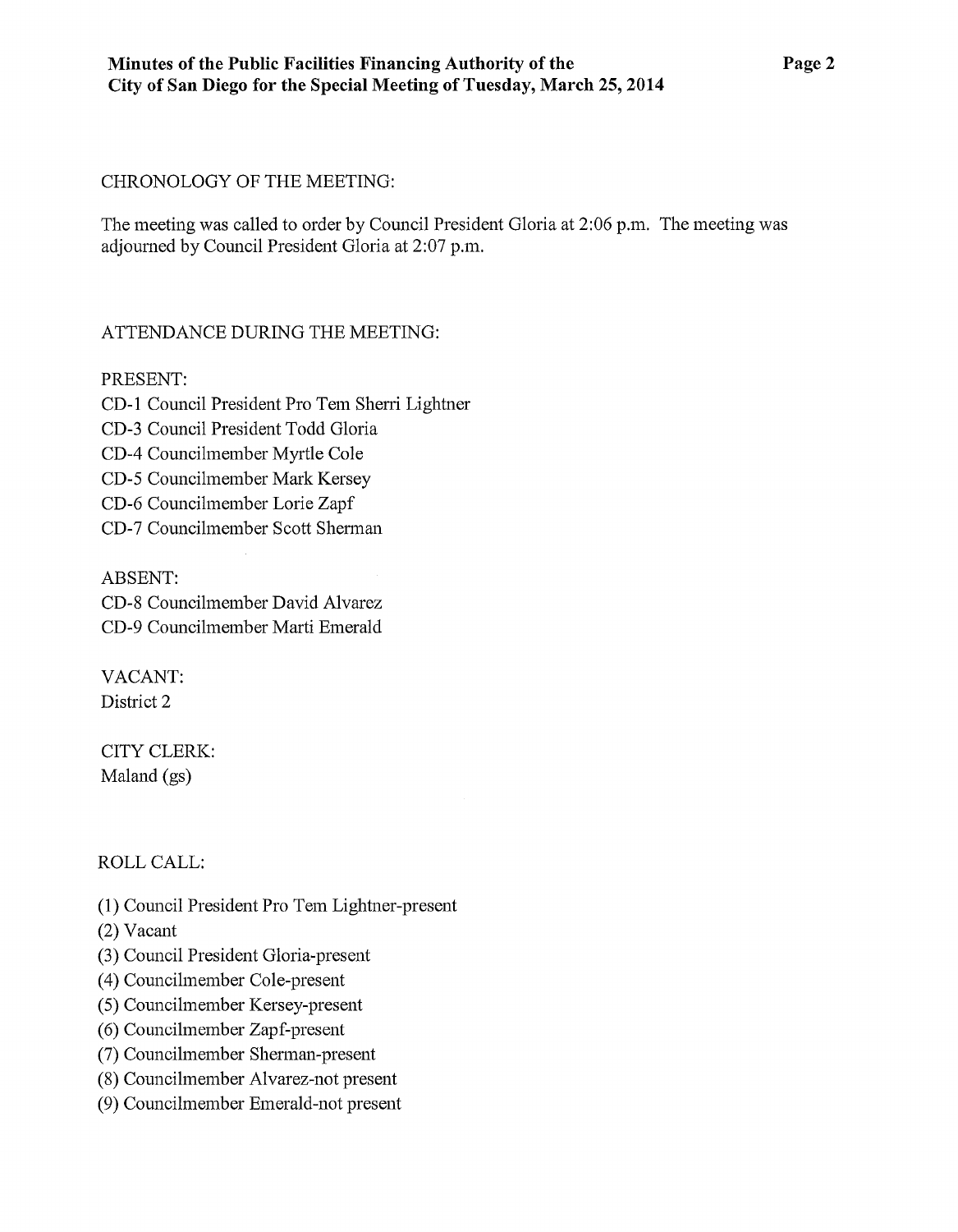ITEM-FA-1: Calling a Regular Meeting of the Board for April 8, 2014.

#### **STAFF'S RECOMMENDATION:**

Adopt the following resolution:

(FA-2014-3) ADOPTED AS RESOLUTION FA-2014-3

A Resolution of the Board of Commissioners of the Public Facilities Financing Authority of the City of San Diego calling a regular meeting of the Board for April 8, 2014.

Primary Contact: Brant C. Will\619-236-6220 Secondary Contact: Diana Jurado-Sainz\619-533-3920

COUNCIL ACTION: Start Time: 2:06PM

MOTION BY SHERR! LIGHTNER TO ADOPT. Second by Myrtle Cole.

Passed by the following vote: Yea: Sherri Lightner, Todd Gloria, Myrtle Cole, Mark Kersey, Lorie Zapf, Scott Shennan; Nay: (None); Recused: (None); Not Present: David Alvarez, Marti Emerald; Vacant: District 2.

REPORT OUT OF CLOSED SESSION:

None.

#### NON-DOCKET ITEMS:

None.